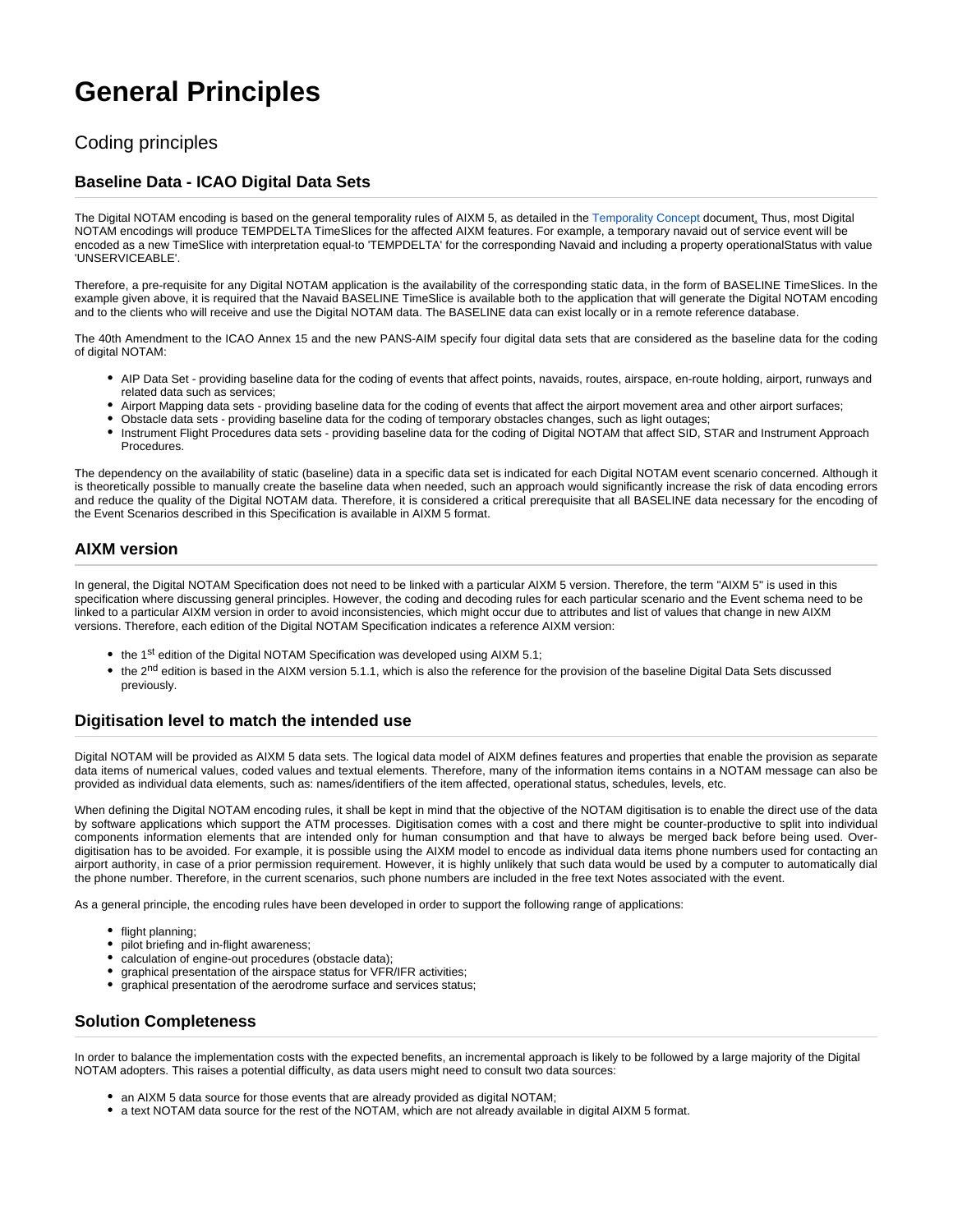To avoid this difficulty, the Digital NOTAM Specification needs to support from the beginning a complete solution. The NOTAMs that are not yet provided as fully structured digital encodings shall also be made available through the AIXM 5 data source. As a minimum, all text NOTAM shall be provided as "text notes" of the AIXM 5 feature concerned. This is supported by the AIXM Event Schema, with a dedicated NOTAM object, which can also be used as data source for text in NOTAM briefing applications.

#### **Automatic text NOTAM generation**

As a general principle, the encoding of the Digital NOTAM shall occur first and the application that supports the encoding shall be able to automatically generate the corresponding text NOTAM message, which complies with the ICAO requirements. The NOTAM shall also comply with eventual regional guidelines, such as contained in the European Operating Procedures for AIS Dynamic Data (OPADD).

The operator should not be allowed to modify the automatically generated NOTAM text, as this would introduce a risk for discrepancies between the digital data and the content of the NOTAM. However, some event scenarios may require operator input in order to decide for which airports a NOTAM needs to be generated. NOTAM specific values, such as series, number, country codes, etc. might need to be pre-configured in the application and eventually selected by the operator from a list of allowable values.

In addition, developers of Digital NOTAM encoding application shall be aware that in particular situations the operator might need to adjust the content of the Q line (code, purpose, area of influence, etc.) in order to ensure a certain processing for that NOTAM for pre-flight purpose. Therefore, it might be necessary to allow modifications in the items A and Q of an automatically generated text NOTAM. Manual intervention in the other NOTAM items is strongly discouraged.

#### **Use of upper and lower case text**

The Event schema allows the automatic generated NOTAM text to be coded and provided as part of the Digital NOTAM data set. As for its distribution it is possible to use more advanced channels than AFTN, there is no constraint for this text to be only in upper case. As demonstrated by several human factors studies, the use of the usual "sentence case" mix of lower and upper case improves the readability of the information. This is particularly important for Pre-flight Information Bulletin (PIB) applications. Therefore, the Digital NOTAM Specification provides rules for generating the NOTAM text using lower case in general, while upper case is used only in specific cases, such as start of a sentence, place names, certain abbreviations and acronyms, etc.For NOTAM transmission over AFTN, the conversion into full upper case will still have to be done, but it is straight-forward.

#### **Digital data more precise than NOTAM text**

Digital data coding comes with the possibility to be more precise on the spatial location of an event as compared to the current NOTAM text messages. For example, a work in progress area on the apron can be provided as a polygon, thus eliminating any ambiguities with regard to its location. For users of the digital data the exact geographical location of the event or object is beneficial, because it can be used to automatically render it on a map or for other calculations. However, such information is difficult to provide as NOTAM text and also not very useful. For example, the list of coordinates of an apron work area could require a very long and very complex E field with no real benefit, as the data would be anyhow difficult to extract automatically. The NOTAM messages were not intended to contain such detailed geometrical information.

Therefore, for certain events, only the information necessary for a human to identify the event location or extent is provided in the NOTAM text generated from the event data. The detailed geometrical information is provided in the Digital NOTAM (AIXM encoded data) only. This principle is applied to several Digital NOTAM coding scenarios, such as runway portion closure, new obstacle, apron portion closure, etc.

Even more, certain information updates could be made available just as digital data, if it is decided that a NOTAM does not need to be issued. For example, the GNSS outages could be encoded as digital events. However, if agreed that they are not needed as NOTAM messages, they could either stay just as digital data or could be published for human consumption in another format, such as a table on a Web site, a map, etc.

#### **Event coding only on feature concerned**

The AIXM data model, in particular for the airport and navaid related data, enables the coding of usage/availability/status both for individual aeronautical information features (such as an aircraft parking stand, etc.) and for "global" features (such as an apron, a runway or the airport/heliport itself). Thus, if a 'child' feature (such as an aircraft stand) is unavailable, it is also possible to code a 'limited availability' situation for the 'owner' feature. This would unnecessarily increase the complexity of the coding scenarios and could give unnecessary "limited availability' warnings to some data users, for which maybe the unavailability of the lower-level elements is irrelevant. Therefore, the principle applied in the coding scenarios is that the usage/availability /status is coded only on the aeronautical information feature affected, without duplicating the information at the level of the parent feature. It is left for the data users to derive the necessary information, according to their operational needs, with regard to the usage/availability/status of the parent aeronautical information features.

### **Event operational location**

An Event may be associated with one or more airports or with Flight Information Regions (FIR), in the same way that a NOTAM location is declared in item A. The main purpose of this association is to support the selection of events that need to be presented in the airport or route sections of Preflight Information Bulletins (PIB). This association expresses an "operational location", which may be different or more complex than the simple geographical location of the aeronautical feature change of the Event. For example, a temporary restricted area might have an operational significance for an airport that is not directly in its vicinity. The Event may in this case be explicitly associated with the airport concerned, in order to ensure that the information about the airspace restriction is communicated in the PIB for that airport.

### **Event dependencies**

There exist many operational dependencies between situations that can affect various aeronautical features. For example:

• navaid outages can trigger the unavailability of certain routes or procedures;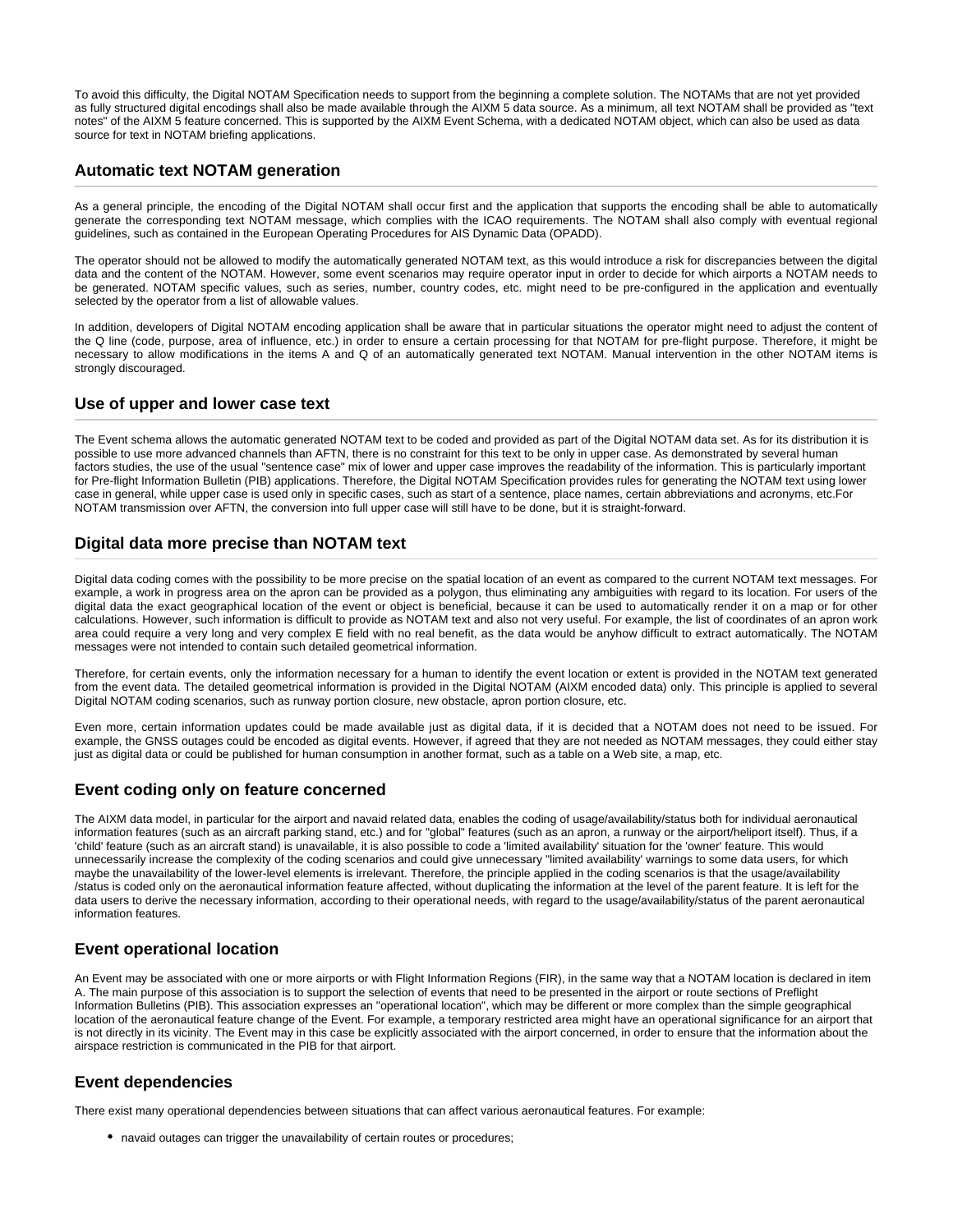- the creation or the activation of restricted areas can trigger the closure of certain route segments or the deactivation of other areas;
- the displacement of a runway threshold can trigger changes in the runway declared distances and landing minima;
- $\bullet$ etc.

In the current version, no work has been done yet in order to identify the rules that control such dependencies between events. Discussions in the Digital NOTAM Focus Group have enabled to identify the following aspects in relation with dependencies between events:

- First, a question of principle should the identification of dependencies be done by the data originator or by the end user? For example, in case of a navaid outage, should the Digital NOTAM originator also issue notifications about the unavailability of certain procedures/routes? Or should this be left for the end user, based on the technical/operational capabilities of the aircraft/crews involved?
- It is expected that Digital NOTAM will enable to more efficiently identify situations where an event in a neighbouring State has consequences on the availability of routes or procedures in their area of responsibility. Today, such dependencies are difficult to identify as they would require a manual monitoring of the NOTAM issued by neighbouring States. With digital data, such monitoring and alerts could be easier and less expensive to put in place.

## Usage principles

### **Graphical presentation of Digital NOTAM**

One of the major advantages of Digital NOTAM (as compared with the current text NOTAM) is that it enables the automatic creation of more precise graphical representations of the event. In the case of an ad-hoc restricted area, a navigation warning, a temporary obstacle, a taxiway closure, etc. the real location and geometry of the feature can be presented graphically.

The Q line of an ICAO NOTAM message includes a geographical position and a radius, which were originally intended as NOTAM filtering parameters, for selecting NOTAM geographically. This is commonly exploited in order to represent the NOTAM graphically, as a circle. For airport NOTAM, the circle is typically centered on the Airport Reference Point (ARP) location and has a radius of 5 NM. Also, many NOTAM are issued with a maximum radius of 999 NM in order to ensure that they appear in all PIB. These aspects limit significantly the use of this location/radius as graphical representation of a NOTAM.

A Digital NOTAM can be represented graphically much more precisely, showing the extent of the area or the feature affected. This is exemplified in the following two pictures, which compare the display of a restricted area as a circle (based on the NOTAM Q line) versus the real geometry of the airspace (as made possible by Digital NOTAM).



Graphical visualisation of Digital NOTAM usually requires data which goes beyond strictly the features affected by the event. For example, a taxiway closure Digital NOTAM will provide the information about the closure status, eventual exceptions and schedules of the closure. In order to graphically display this closure on an airport map, the geometry of that taxiway is necessary. This might not be available in the message that contains the Event data and might require querying a source of reference database. A system providing Digital NOTAM data to consumer application might include the provision of 'reference data', to support applications such as graphical visualisation. Such data might be included directly in the Digital NOTAM messages (as an option) or be provided as a separate service.

The graphical capabilities offered by Digital NOTAM can be exploited in the provision of digitally enhanced Preflight Information Bulletin services and products. Such a specification was developed through the SESAR Research projects.

### **Event filtering capabilities**

In AIXM, it was not possible to have a unified handling of the locations of features because many aeronautical features have specific geometries or even no geometry at all. An airspace is a collection of polygons, an airport has a reference point but also a "boundary" polygon, an instrument approach procedure has a complex 3D flying trajectory, while services typically do not have any geometry of their own, etc.